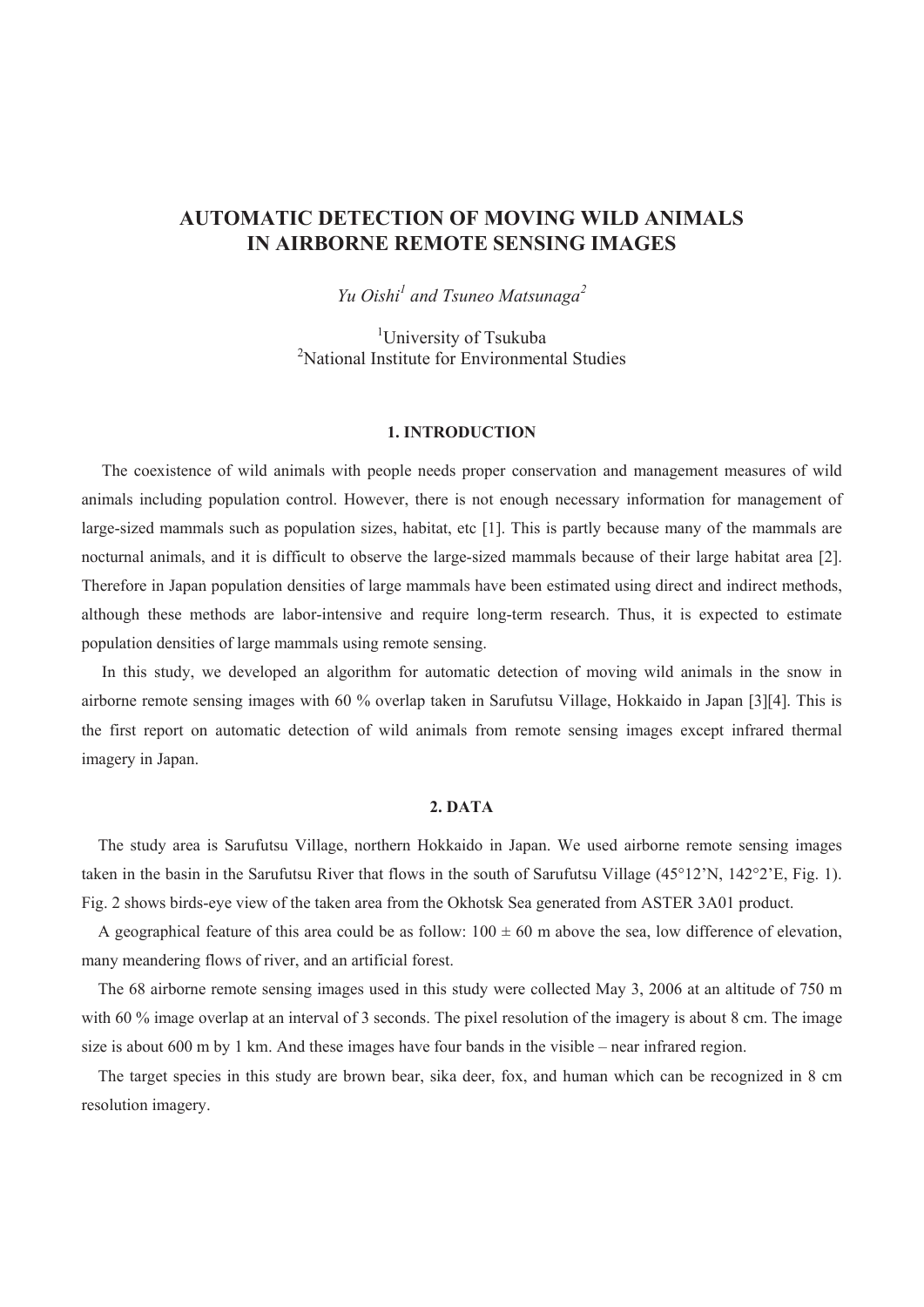

Fig. 1. The study area in Sarufutsu Village, Hokkaido, Japan (a gray rectangle is the area of aerial photographs).



Fig. 2. Bird-eye view from the Okhotsk Sea generated from ASTER 3A01 product (a black rectangle is the area of aerial photographs).

# **3. MEHOTDS**

Fig. 3 shows the flowchart of the developed algorithm to detect moving animals in overlapping airborne remote sensing images.



Fig. 3. The flowchart of the developed algorithm to detect the moving animals in overlapping airborne remote sensing images.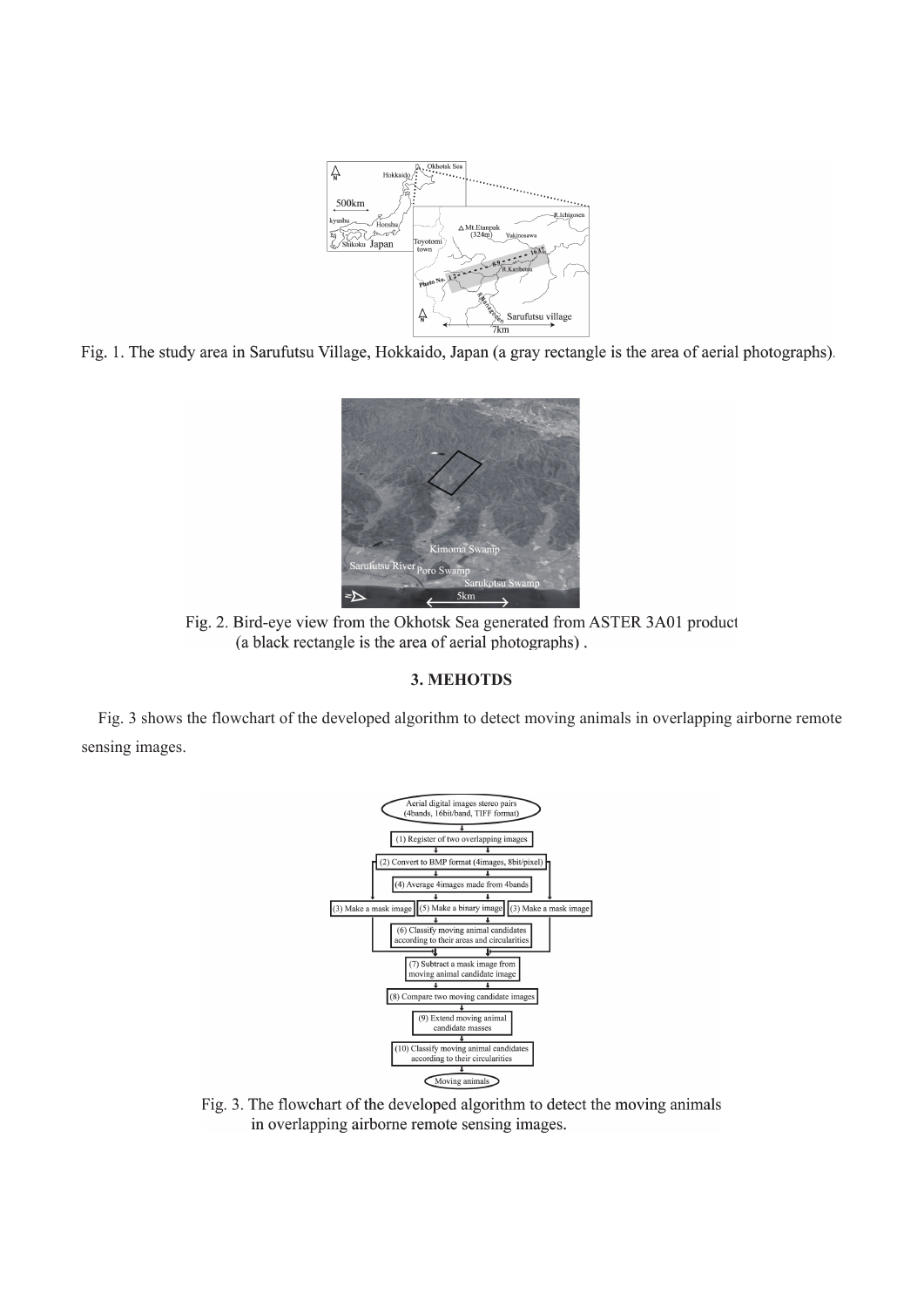- 1) Register of two overlapping images with Triangulation method of ENVI 4.4.
- 2) Convert to BMP format by converting minimum DN value to 0 and maximum DN value to 255 and linear interpolate between them.
- 3) Make a mask image of trees and rivers with NDVI (the normalized difference vegetation index).
- 4) Average four images made from four bands.
- 5) Make a binary image using a method incorporated with Laplacian-histogram method by adding moving window function, P-tile method, and Otsu method.
- 6) Classify moving animal candidates according to their areas and circularities. The area is determined from size of target animals and circularity is determined from circularity of the form that may be thought moving animals by visual observation.
- 7) Subtract a mask image from moving animal candidate image.
- 8) Compare two moving animal candidate images. Step 1), the tips of a tree taken in an image is dissimilar to them of a same tree taken in another image in a position and a form by tilt displacements effect. However, at the root of a tree the position and the form coincide. Therefore in case a part of a mass is superimposed between each images, we rejected this mass. Step 2), we compared the animal candidate mass and those within the range of a possible moving range in another image. And in case two compared masses resemble closely each other, we extracted the masses as moving animal candidates.
- 9) Extend moving animal candidate masses. The contours of moving animal masses are distinct. However, the contours of shadows of branches that cause many "dummy masses" (false detection of moving animals) are obscure. Therefore when surrounding DN value is closer to DN value of masses, we extended the masses.
- 10) Classify moving animal candidates according to their circularities. The extended dummy masses have low circularity.

# **4. RESULTS**

Since we found a walking human in images used in this study, developed algorithm was applied to two images of 2000x2000 pixels including a human. Fig. 4 shows input images, human images taken from input images, and the human extracted in a result image.